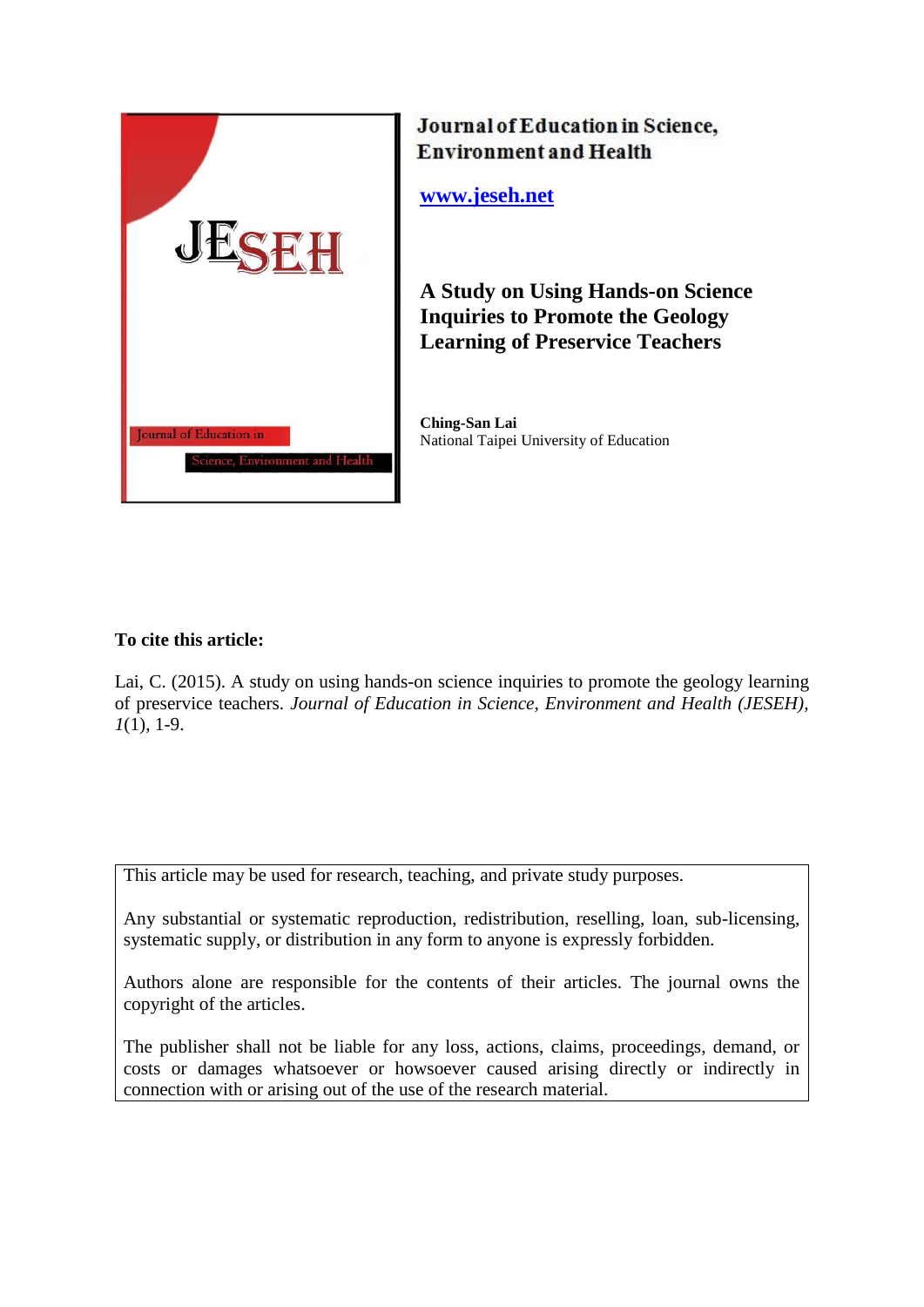

Volume 1, Issue 1, 2015 ISSN: 2149-214X

# **A Study on Using Hands-on Science Inquiries to Promote the Geology Learning of Preservice Teachers**

**Ching-San Lai1\*** <sup>1</sup>National Taipei University of Education

# **Abstract**

This study aims to investigate the geology learning performance of preservice teachers. A total of 31 sophomores (including 11 preservice teachers) from an educational university in Taiwan participated in this study. The course arrangements include class teaching and hands-on science inquiry activities. The study searches both quantitative and qualitative data as the sources for the analyses. The quantitative data are taken from the results of four specimen identification tests; the respondents are required to take a pre-test before teaching and then practice the explorative hands-on science activities. Afterwards, the scores of test results are used as the foundation of the analyses. The qualitative data are the feedback from the preservice teachers in the study. The research results show the results of the four post-tests are significantly better than those of the four pre-test scores, indicating the preservice teachers' concepts of minerals and rocks significantly improved. The analysis of the qualitative data also found the preservice teachers demonstrate a good understanding on geology content during geological inquiries. According to the research results, this study believes the cultivation of and training in hands-on geology inquiries can actually enhance preservice teachers' learning performances in geology.

**Key words:** Geology, Geoscience education, Hands-on science inquiry, Science learning, Science teacher education

## **Introduction**

-

The 21<sup>st</sup> century is an age of knowledge. In such a knowledge-based economy, knowledge has evolved into a kind of productivity and competitiveness. More and more attention is now being given to how to enhance the advantages and competitiveness of a knowledge-based economy and how to strengthen the professional development of preservice teachers in colleges. With respect to the standards required for the professional development of science teachers, the National Research Council (1996) pointed out science teachers must meet the following requirements, including: (1) Teachers of science must learn essential science content through the perspectives and methods of inquiry. (2) Teachers of science must integrate knowledge of science, learning, pedagogy, and students; it also requires applying that knowledge to science teaching. (3) Teachers of science must build understanding and the ability for lifelong learning. To summarize, substantial scientific knowledge is the first step in the professional development of science teachers. It is also the basic task for teacher preparation of preservice teachers.

Second, with respect to hands-on science inquiries, the National Research Council (2000) also emphasized the use of inquiry as the main strategy when delivering science content. Li, Yang, and Chung (2009) pointed out during a scientific inquiry, scientists can continue to raise questions from curiosity, and then use scientific methods to solve these questions. When solving questions, they will develop many ingenious ways of thinking. A hands-on science inquiry usually contains four major steps: (1) Observation: observation is the process of using one or a variety of sensory organs and instruments to acquire information from the environment. All kinds of questions come from observations. Observational results can be qualitative or quantitative. A qualitative observation does not contain figures, while a quantitative observation contains both figures and units. (2) Hypotheses and deductions: hypotheses are explanations given by scientists to observational results. One observed phenomena may have different hypotheses. These can either be correct or false. Deductions refer to the conclusions reached by logical thinking and are based on existing information. They can either be correct or false. (3) Predictions: predictions mean scientists use their imagination to predict possible results based on hypotheses and deductions. Predictions can either be correct or false. And (4) Experiment and verification:

<sup>\*</sup> *Corresponding author: [clai@tea.ntue.edu.tw](mailto:clai@tea.ntue.edu.tw)*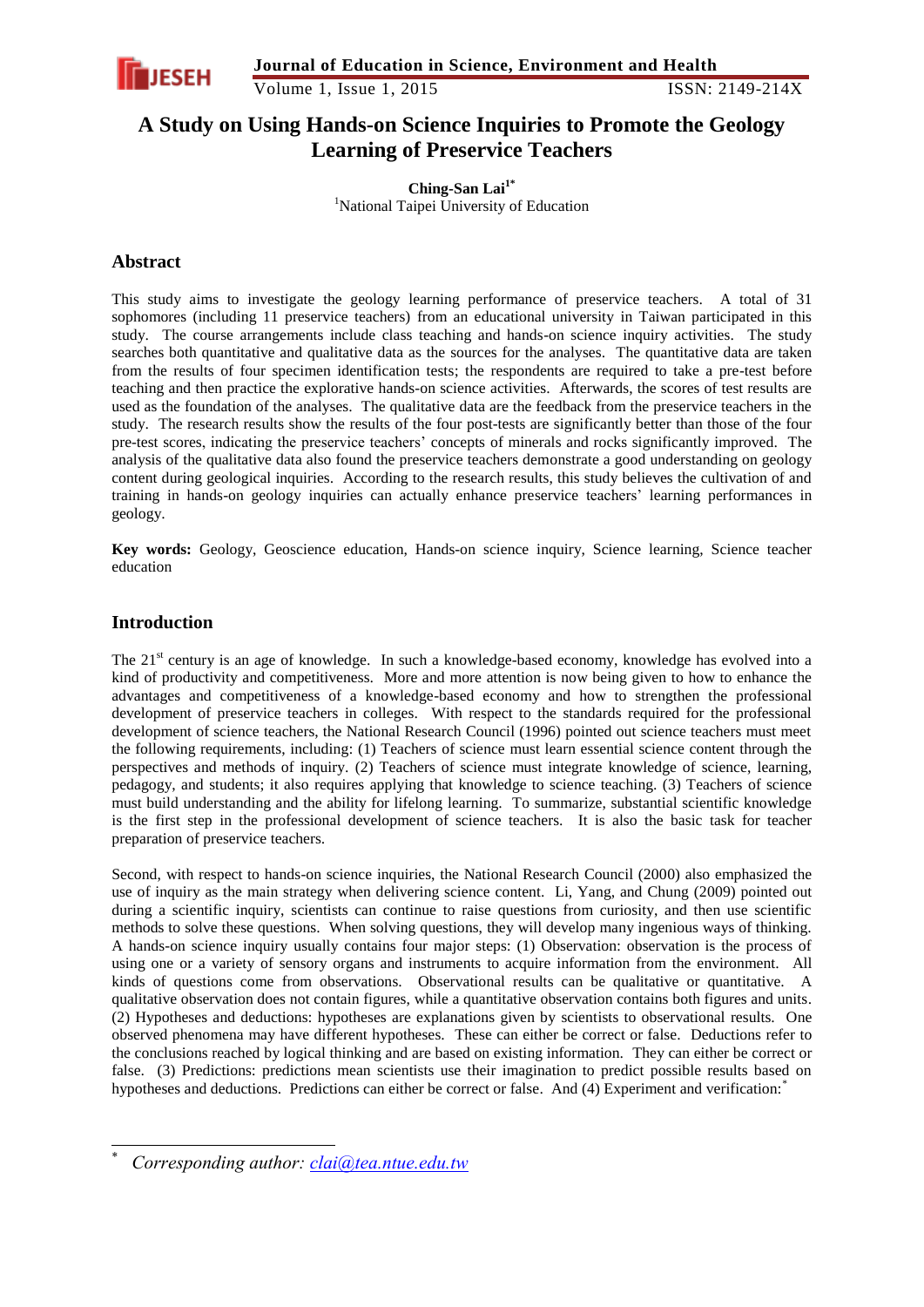Scientists collect new information using observations or experiments to confirm whether hypotheses are proper or that their predictions are correct. In other words, scientists use the new information obtained from observations or experiments to confirm the correctness of their hypotheses and predictions. Therefore, when assisting science teachers to obtain substantial scientific knowledge, we must teach them to have good hands-on science inquiry skills.

The geology curriculum in college is an important professional curriculum for preservice science teachers, and the professional development of such teachers has a crucial influence on the science education in primary schools in the future. To promote the innovative effects of science and technology curriculums and the teaching in primary schools in Taiwan, and to foster qualified citizens in the  $21<sup>st</sup>$  century, we need to continuously strengthen the efficiency of the training of science teachers, and enhance the career development of preservice teachers (in colleges) of primary schools. This will help to continue to enhance the learning outcomes of primary school students in the fields of science and technology.

Therefore, to enhance the efficiency of preservice teachers in science teaching, it is necessary to explore the professional abilities of preservice teachers in colleges with regards to science, and to establish a superior support system for their professional development. This will help guarantee the sufficient and necessary assistance and support for preservice teachers to acquire professional abilities in science, enable their professional development in science, and enhance the professional qualities of preservice primary school science teachers in Taiwan. They will then be able to thoroughly adapt to the new educational environment of the 21<sup>st</sup> century, which is a technological, informative, and knowledge-based economy, to achieve the goal of cultivating sound citizens for the new century.

Targeting the implementation of the geology curriculum in colleges, the study aims to investigate the learning performances of preservice teachers in colleges using hands-on science inquiry strategies and schemes. The research emphasis is to complete a hands-on science inquiry scheme by establishing the content and a model for the professional development of a geology curriculum in colleges, thus promoting the professional growth of preservice teachers' knowledge and skills in geology, and achieving the goal of enhancing the science teaching effects of primary schools.

# **Literature Review**

### **Geoscience education**

The curriculum and instruction of geology is generally called geoscience education at the stage of college education, and its main scope of exploration is the geosphere in the Earth system. King (2008) pointed out geoscience education focuses on cultivating learners' understanding of Earth materials, the effects of Earth activities, and Earth structure, etc.

Second, in elementary education in Taiwan, the curriculum and instruction of geology is generally included in the fields of science and technology, and the main content includes the educational connotations of the Earth system science. Dal (2009) further pointed out the core content of Earth system science education should contain discussions on the following four themes, including: (1) the structure of the Earth, (2) the dynamic evolutionary mechanism of every earth shell, (3) the role and the movement of the Earth in the planetary system, and (4) organisms on Earth.

With respect to the curriculum and content of geology, among the major items in the field of science and technology in the primary school Grade 1-9 curriculum in Taiwan, sub-themes on geology explore the substances that compose the Earth, and changes in the Earth's surface and crust, stratums and fossils, etc. (The Ministry of Education, 2008). After further examination of the learning content of geology in primary schools, it is discovered the main content includes the observation, inquiry, and appreciation of minerals, rocks, changes in the Earth's surface and crust, natural resources and energies, etc. This geological content is exactly the knowledge that primary school teachers should possess for the teaching of science and technology. Consequently, when this study discusses the professional development and knowledge ability of geology for preservice teachers in colleges, the discipline and concepts are mainly concerned with "minerals, rocks, and changes in the Earth's surface and crust".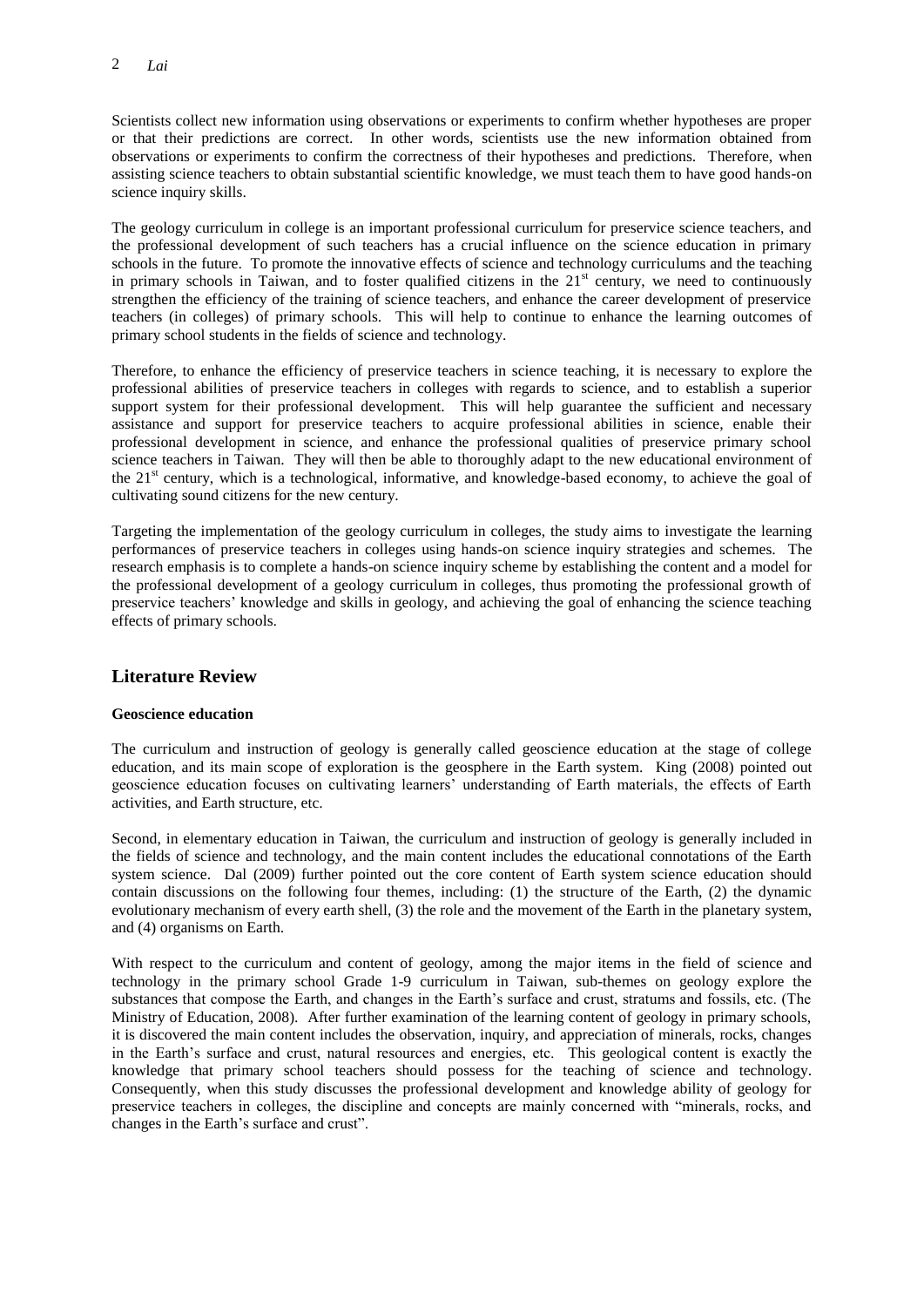#### **Learning and teaching strategies of geology**

According to the above, the learning content of the geology curriculum is mainly concerned with the observation, inquiry, and appreciation of minerals, rocks, and changes in the Earth's surface and crust. However, for students, the learning strategy for geology should not focus only on memorizing and reciting facts. They need to learn geology through scientific inquiry (Apedoe, 2008; National Research Council, 2000; The Ministry of Education, 2008). With respect to the cultivation of the ability for inquiry regarding geology, both Apedoe (2008) and the National Research Council (2000) emphasized strengthening learners' experiences and learning in the following five inquiry processes: (1) critical issues in applying science, (2) finding and proposing evidence, (3) using evidence to develop explanations that answer key scientific problems, (4) assessing explanations, and (5) communicating and debating the explanations.

However, many researchers have discovered students have several misconceptions about geology. These include: (1) the misconception of minerals, rocks, and fossils (Dal, 2009; Dove, 1997, 1998; Ford, 2005; Happs, 1982, 1985; Kusnick, 2002; Russell, Bell, Longden, & McGigan, 1993; Sharp, Mackintosh, & Seedhouse, 1995); (2) misconceptions of geological processes and time (Dal, 2005, 2007, 2009; Trend, 1998, 2000, 2001; Zen, 2001); (3) misconceptions of earthquakes, plate tectonics, and the structure of the Earth (Barrow & Haskins, 1996; Kali & Orion, 1996; Lillo, 1994; Marques & Thompson, 1997; Rutin & Sofer, 2007; Sneider & Ohadi, 1998); and (4) misconceptions of the water cycle (Asarraf & Orion, 2009; Bar, 1989; Kali, Orion, & Eylon, 2003). Consequently, an important topic for the geology curriculum and instruction is how to find ways to correct students' misconceptions, and establish the correct understanding of geological processes and phenomena.

To improve the students' learning regarding the concepts of different units of geology, and reduce their misconceptions of geology, many researchers have proposed different teaching methods and strategies, and such teaching has demonstrated good results (Allison, 2005; Bereki, 2000; Constantopoulos, 1994; Gibson, 2001; Kali, Orion, & Eylon, 2003; Veal & Chandler, 2008; Wellner, 1997).

With respect to mineral-themed study, Constantopoulos (1994) discovered using a jigsaw cooperative learning approach to guide students when learning about minerals could increase their mineralogy scores, class participation, learning motivation, and learning enthusiasm. Additionally, Gibson (2001) used models to create learning activities to guide students on how to conduct inquiry learning in respect to rocks and minerals. The study results show specific operations and the model inquiries for mineral crystals and rocks can increase students' recognition and understanding of rocks and minerals, and improve their ability to identify the different features of rocks and minerals. With respect to the recognition and identification of minerals, Allison (2005) pointed out adopting optimal and sub-optimal learning models of inquiry had better learning outcomes than that of mechanically memorizing the seven major features of minerals. The study results show both learning effects and the interest of students who adopt optimal and sub-optimal leaning models of inquiry are significantly improved.

With respect to the inquiry into rocks and stratums, Wellner (1997) used a spatial model of a topographic map to teach the formation of stratums. The study results show such a teaching activity contributes to students' understanding of the concepts and formation process of stratums. Second, Bereki (2000) used specimens of sedimentary rocks, metamorphic rocks, and igneous rocks to conduct a hands-on inquiry of the rock cycle. The study results show hands-on observation, inquiry, and experience can effectively promote students' understanding of the concept of the rock cycle. Additionally, the study by Kali, Orion, and Eylon (2003) discovered knowledge integration activities could effectively promote students' learning achievements in respect of the rock cycle.

Further, Veal & Chandler (2008) also pointed out the substation learning approach to science was beneficial to the understanding of the rock cycle, and training in substation science inquiries could enhance the students' skills regarding scientific inquiries in rocks. Apedoe (2008) conducted learning programs using geological experiments, and used a supportive guidance strategy for teachers and assistants. The study results show it benefits the development of students' experimental inquiry skills and their geological concepts, and the learning effects were better than that of students who adopted traditional learning methods.

With respect to the learning of other geological themes, Veal & Chandler (2008) suggested instructing students to strengthen the practice of skills in different scientific processes. For example, (1) regarding minerals and rocks, strengthen the practice of "observation, using proper tools, data analysis, and result delivery"; (2) regarding the formation of sandstone from sand, strengthen the practice of "observation, formation hypotheses,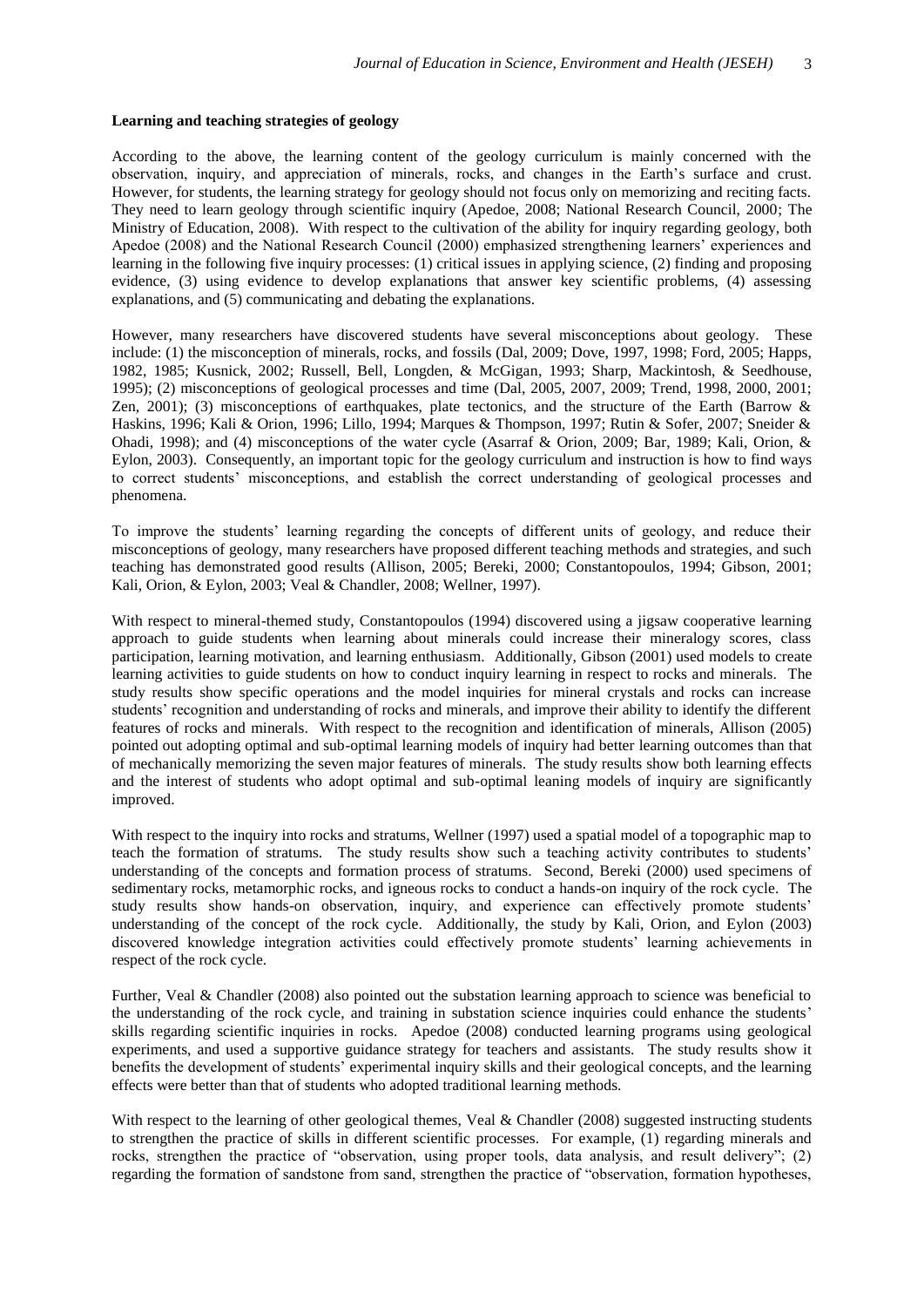and measurement"; (3) regarding the formation of igneous rocks, strengthen the practice of "prediction and formation deductions"; (4) regarding the formation of metamorphic rocks, strengthen the practice of "modeling and observation", and (5) regarding rock identification, strengthen the practice of "observation, data collection and organizing, deduction, and developing indicating items for classification retrieval" etc., thus enhancing students' inquiry skills and improving their inquiry skills in geology.

In addition, with respect to the curriculum and instruction of geology, many researchers have developed new teaching methods and creative teaching activities for geology. The teaching implementation has also achieved quite good effects (Birnbaum, Morris, and McDavid, 1990; Hsu, Wang, and Liang, 2004; Lai, 2010; Semken and Freeman, 2008; Shen, Liu, Yi, Chen, Lin, Chao, and Liu, 2005; Su and Chiang, 2004; Tan, Liu, Mao, and Yang, 1992).

To summarize, the above teaching cases indicate, with respect to the practice of a geology curriculum and instruction, teachers can adopt multiple strategies and methods to carry out their geology teaching and inquiries. Apart from providing opportunities for students to experience and inquire by themselves, the key teaching elements is to inspire students' learning motivation and enthusiasm for geological inquiries using knowledge integration activities, and to cultivate their affection so as to appreciate the beauty of geology, while developing their own concepts of geology and inquiry skills.

# **Research Method**

The study objects were sophomores of an educational university. The studied geology course was called Physical Geology (with experiment session) and was worth four credits (six class hours). The course lasted for one academic year, with two credits (three class hours) per semester. The text book used was Physical Geology by Plummer, Carlson, & McGeary (2007). A total of 31 students (including 11 preservice students) were involved in the study. According to the previous discussions in the literature review, as the content of geology curricula in primary schools is mainly focused on geological concepts, such as minerals, rocks, and changes in the Earth's surface and crust, the design of hands-on geology inquiries for this study mainly focuses on the discussion of minerals, rocks, and geological processes and causes. Second, the literature review also found geology teaching activities should not only pay attention to the learning of geological concepts, but also focus on the development of geology inquiry skills. Therefore, the design of hands-on geology inquiries in this study will strengthen the implementation of hands-on science activities, such as the observation, recognition, and identification of minerals and rocks. Further, with respect to course arrangements, the design of the hands-on geology inquiries integrates important factors, such as class teaching and experimental inquiry activities, with the hope of achieving the maximum promotion of professional growth in the geological knowledge of preservice teachers in colleges using limited teaching time and classes.

To summarize the above considerations, apart from the class teaching based on the physical geology course book by Plummer, Carlson, & McGeary (2007), the key elements of this hands-on geology inquiry scheme for preservice teachers also include an introduction to geology, minerals, igneous rocks, sedimentary rocks, metamorphic rocks and hands-on inquiries, geological processes and the causes, identification tests for minerals and rocks, etc. Second, apart from class teaching and discussion, the implementation of the inquiry scheme also includes conducting five different geological inquiry activities, including "Mineral Bingo", and hands-on inquiries of minerals, igneous rocks, sedimentary rocks, and metamorphic rocks. The latter four activities (10 to 18 types of specimens in each category) use specimens and the learning sheet provided by the Carolina Apparatus Supply Company of the USA (www.carolina.com) to carry out individual hands-on inquiries and identification. Eight specimen identification tests are conducted (10 to 18 types of specimens each time). They are conducted by processing different tasks in various substations, and include four pre-tests and four post-tests. Pre-tests are conducted before the teaching, and the post-tests are conducted two weeks after the teaching. The identification tests for minerals and igneous rocks are conducted in the first semester, and the identification tests of sedimentary rocks and metamorphic rocks are conducted in the second semester. Additionally, there is one off-campus geological field trip to carry out outdoor geological investigations and to collect minerals.

This study collects both quantitative and qualitative data as the main basis for the analyses. The quantitative data are the scores from four specimen identification tests, which are used as the foundation for the analyses. The qualitative data are mainly taken from the learning feedback of the preservice teachers, which are used as the main sources for data analyses. This paper uses *italic* font to present the feedback from preservice teachers as the qualitative data for the analyses. To achieve good reliability and validity for this study, three science education researchers first conducted a triangulation and cross-case inductive analysis on the qualitative data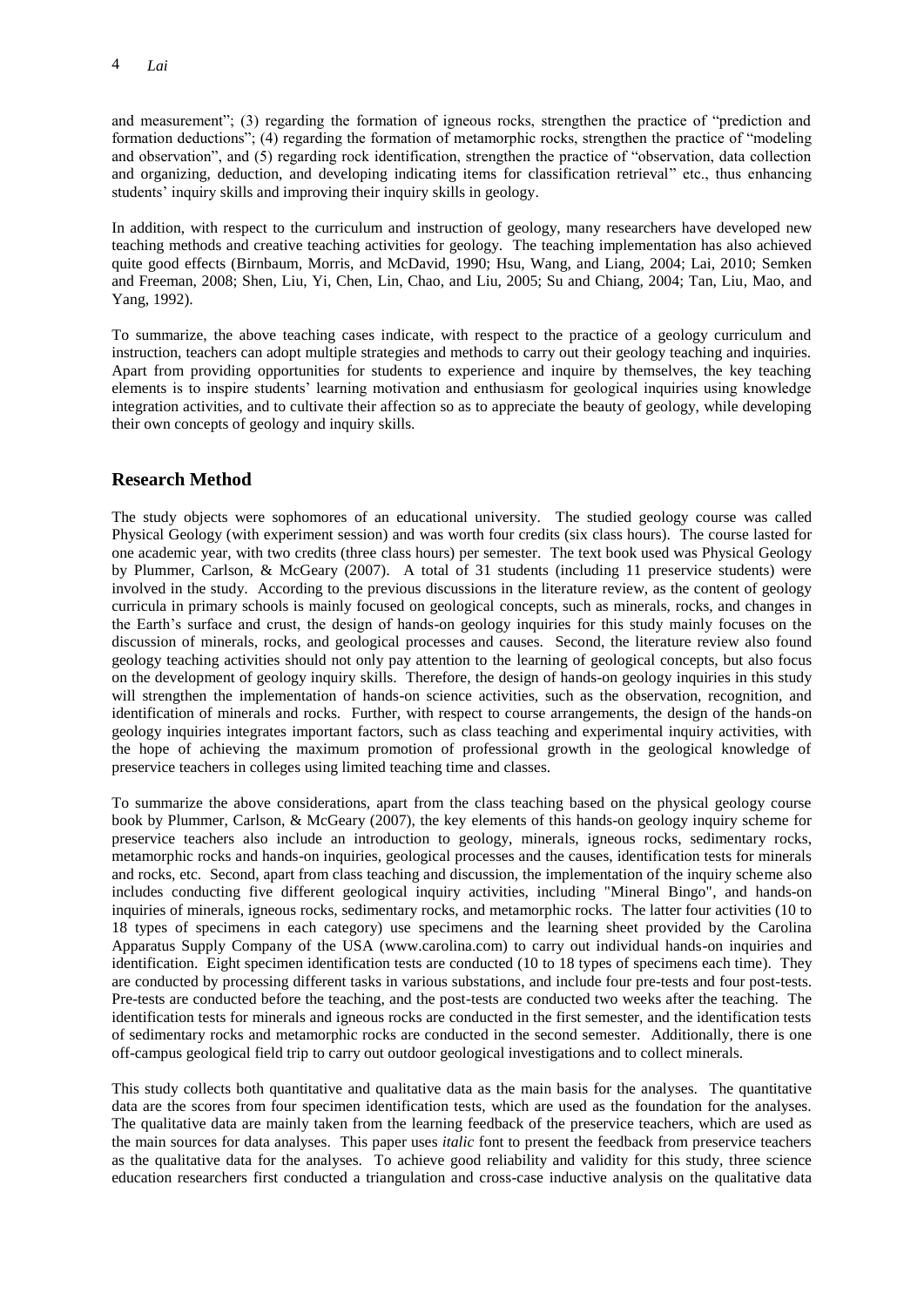(Bogdan & Biklen, 1982; Guba & Lincoln, 1999; Patton, 1999; Silverman, 1993, 2000), following which a validity examination was completed to confirm the reliability and consistency of the data analyses and results.

## **Results and Discussion**

### **Learning performance of the hands-on practice of minerals**

With respect to the mineral-themed inquiry and learning, preservice teachers conduct the pre-tests for the mineral identification tests before the teaching, and then conduct the post-tests for the mineral identification tests two weeks after the teaching. A summary of the results of the pre-test and post-test mineral identification tests and the t-test is shown in Table 1.

| Table 1. Result of the Pre-tests and Post-tests of the Mineral Identification Tests and t-test for Preservice |  |  |
|---------------------------------------------------------------------------------------------------------------|--|--|
|---------------------------------------------------------------------------------------------------------------|--|--|

| <b>Teachers</b> |  |      |      |      |          |
|-----------------|--|------|------|------|----------|
| test            |  | Mean |      |      |          |
| Pre-test        |  | 6.38 | 1.92 | .259 | $000***$ |
| Post-test       |  | 50   | .41  |      |          |

Note 1: \*\*\* means *p*<.001

Note 2: the maximum and minimum values of the mean values are (18, 0).

According to Table 1, the scores for the post-tests of the mineral identification tests conducted by preservice teachers are significantly higher than those of the pre-tests. The t-test shows there is a significant difference between the results of the pre-tests and post-tests of the mineral identification tests conducted by the preservice teachers ( $t = 7.259$ ,  $p < 0.001$ ). The study results show after receiving hands-on mineral inquiry training, the preservice teachers made significant progress in their learning of minerals and their identification. This result indicates the hands-on mineral inquiry training of this study benefits the learning and understanding of the mineral concepts of preservice teachers.

#### **Learning performance of the hands-on practice of igneous rocks**

With respect to the igneous-rock-themed inquiry and learning, the preservice teachers conduct the pre-test igneous rock identification tests before the teaching, and then conduct the post-tests two weeks after the teaching. A summary of the results of the pre-tests and post-tests of the igneous rock identification tests and the t-test is shown in Table 2.

| Table 2. Result of the Pre-tests and Post-tests of the Igneous Rock Identification Tests and t-test for Preservice |  |
|--------------------------------------------------------------------------------------------------------------------|--|
| Teachers                                                                                                           |  |

| Teachers  |  |      |      |       |           |
|-----------|--|------|------|-------|-----------|
| test      |  | Mean | SD   |       |           |
| Pre-test  |  |      | 2.14 | 5.465 |           |
| Post-test |  | 9.38 | .06  |       | $.000***$ |
|           |  |      |      |       |           |

Note 1: \*\*\* means *p*<.001

Note 2: the maximum and minimum values of the mean values are (10, 0).

According to Table 2, the scores for the post-tests of the igneous rock identification tests conducted by preservice teachers are significantly higher than those of the pre-tests. The t-test shows there is a significant difference between the results of the pre-tests and post-tests conducted by preservice teachers ( $t = 5.465$ , *p*<.001). The study results show after receiving hands-on igneous rock inquiry training, preservice teachers made significant progress in their learning of igneous rocks and their identification. This result indicates the hands-on igneous rock inquiry training of this study benefits the learning and understanding of the igneous rock concepts of preservice teachers.

#### **Learning performance of the hands-on practice of sedimentary rocks**

With respect to the sedimentary-rock-themed inquiries and learning, preservice teachers conduct the pre-tests of sedimentary rock identification tests before the teaching, and then conduct the post-tests two weeks after the teaching. A summary of the results of the pre-tests and post-tests for the sedimentary rock identification tests and t-test is shown in Table 3.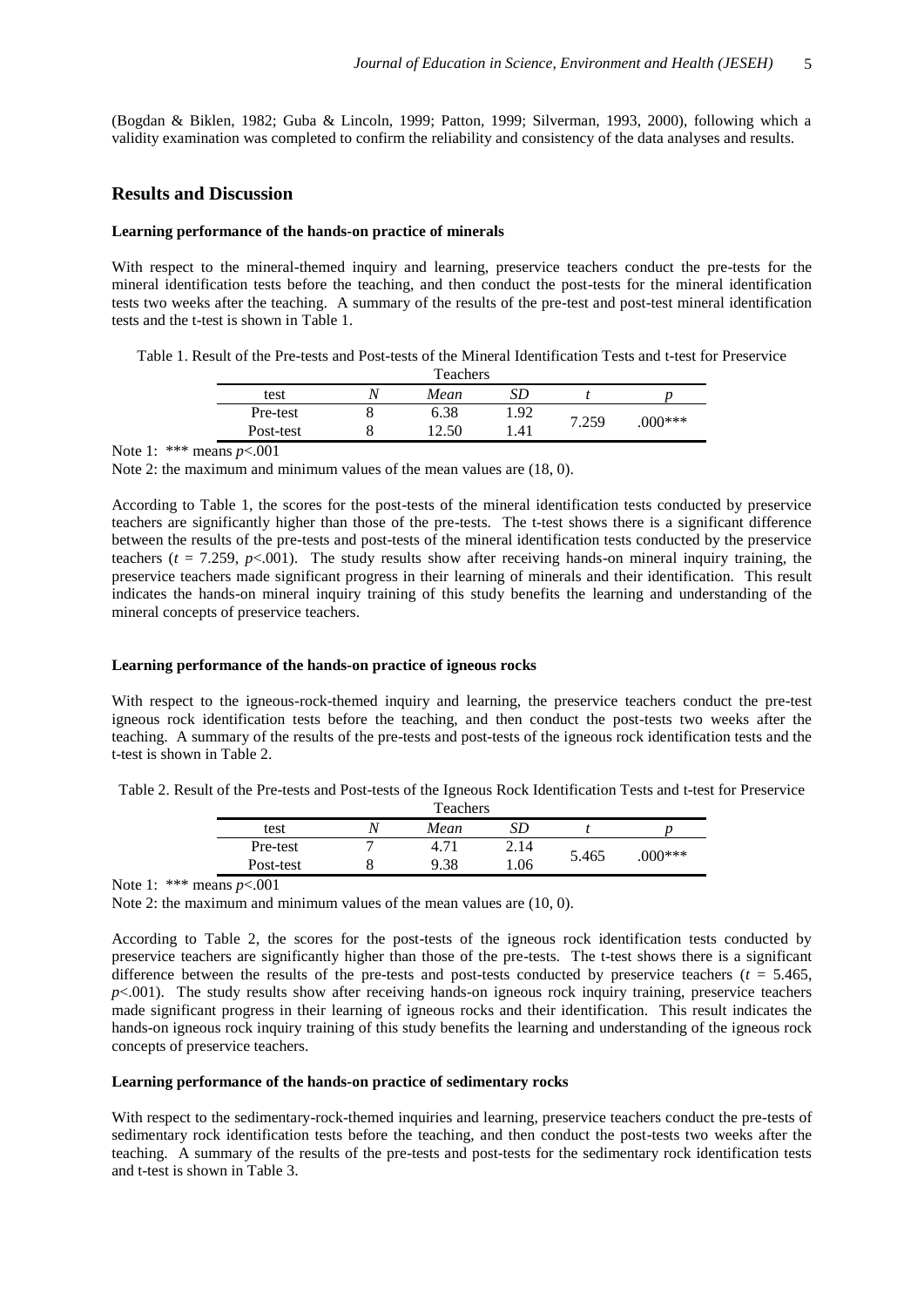| <b>Preservice Teachers</b> |  |      |      |                |          |
|----------------------------|--|------|------|----------------|----------|
| test                       |  | Mean |      |                |          |
| Pre-test                   |  | 6.20 | 1.40 | $6.27^{\circ}$ | $000***$ |
| Post-test                  |  | 9 55 | .04  |                |          |

Table 3. Result of the Pre-tests and Post-tests of the Sedimentary Rock Identification Tests and t-test for

Note 1: \*\*\* means *p*<.001

Note 2: the maximum and minimum values of the mean values are (10, 0).

According to Table 3, the scores for the post-tests of the sedimentary rock identification tests conducted by preservice teachers are significantly higher than those of the pre-tests. The t-test shows there is a significant difference between the results of the pre-tests and post-tests of the sedimentary rock identification tests conducted by preservice teachers  $(t = 6.271, p<.001)$ . The study results show after receiving hands-on sedimentary rock inquiry training, preservice teachers made significant progress in their learning of sedimentary rocks and their identification. This result indicates the hands-on sedimentary rock inquiry training of this study benefits the learning and understanding of the sedimentary rock concepts of preservice teachers.

### **Learning performance of the hands-on practice of metamorphic rocks**

With respect to metamorphic-rock-themed inquiry and learning, preservice teachers conduct the pre-tests of the metamorphic rock identification tests before the teaching, and then conduct the post-tests two weeks after the teaching. A summary of the results of the pre-tests and post-tests of the metamorphic rock identification tests and the t-test is shown in Table 4.

| Table 4. Result of the Pre-tests and Post-tests of the Metamorphic Rock Identification Tests and t-test for |
|-------------------------------------------------------------------------------------------------------------|
| <b>Procorvice Togchers</b>                                                                                  |

| TICSCIVILE TEALIICIS |   |      |      |       |           |  |
|----------------------|---|------|------|-------|-----------|--|
| test                 |   | Mean |      |       |           |  |
| Pre-test             | Ч | 4.78 | 1.86 | 4.090 | $.001***$ |  |
| Post-test            |   | 8.09 | 1.76 |       |           |  |

Note 1: \*\*\* means *p*<.001

Note 2: the maximum and minimum values of the mean values are (10, 0).

According to Table 4, the scores for the post-tests of the metamorphic rock identification tests conducted by preservice teachers are significantly higher than those of the pre-tests. The t-test shows there is a significant difference between the results of the pre-tests and the post-tests conducted by preservice teachers  $(t = 4.090,$  $p$ <.001). The study results show after receiving hands-on metamorphic rock inquiry training, preservice teachers made significant progress in their learning of metamorphic rocks and their identification. This result indicates the hands-on metamorphic rock inquiry training of this study benefits the learning and understanding of the metamorphic rock concepts of preservice teachers.

## **Qualitative feedback of learning**

This study not only analyzes the scores of the four specimen identification tests of preservice teachers, but also collects their learning feedback as sources for analysis. The following are the statements and analyses of the feedback from preservice teachers. Their feedback is presented in *italic* font.

First, taking the hands-on inquiry of minerals as an example, the study asked preservice teachers to answer this question. "Taking quartz and calcite as examples, how do you identify these two minerals?"

Student David answered, "*Drop hydrochloric acid on these two minerals. The one that dissolves is calcite. Or judging from cleavages, calcite has three sets of cleavages. Judging from hardness, quartz is harder than calcite. It is impossible to judge from the color, for both of them are lucent.*" As shown by David's answer, David has well-mastered the skills for mineral recognition and identification. David is able to use different surface features and properties to effectively distinguish quartz from calcite.

Student Amy answered, "*The hardness index of quartz is 7. It has a hexagonal prism and many colors. The hardness index of calcite is 3. It has three sets of cleavage, is translucent, and will emit CO<sup>2</sup> when you drop hydrochloric acid on it*." According to Amy's answer, Amy has also well-mastered the different characters of quartz and calcite to effectively distinguish quartz from calcite.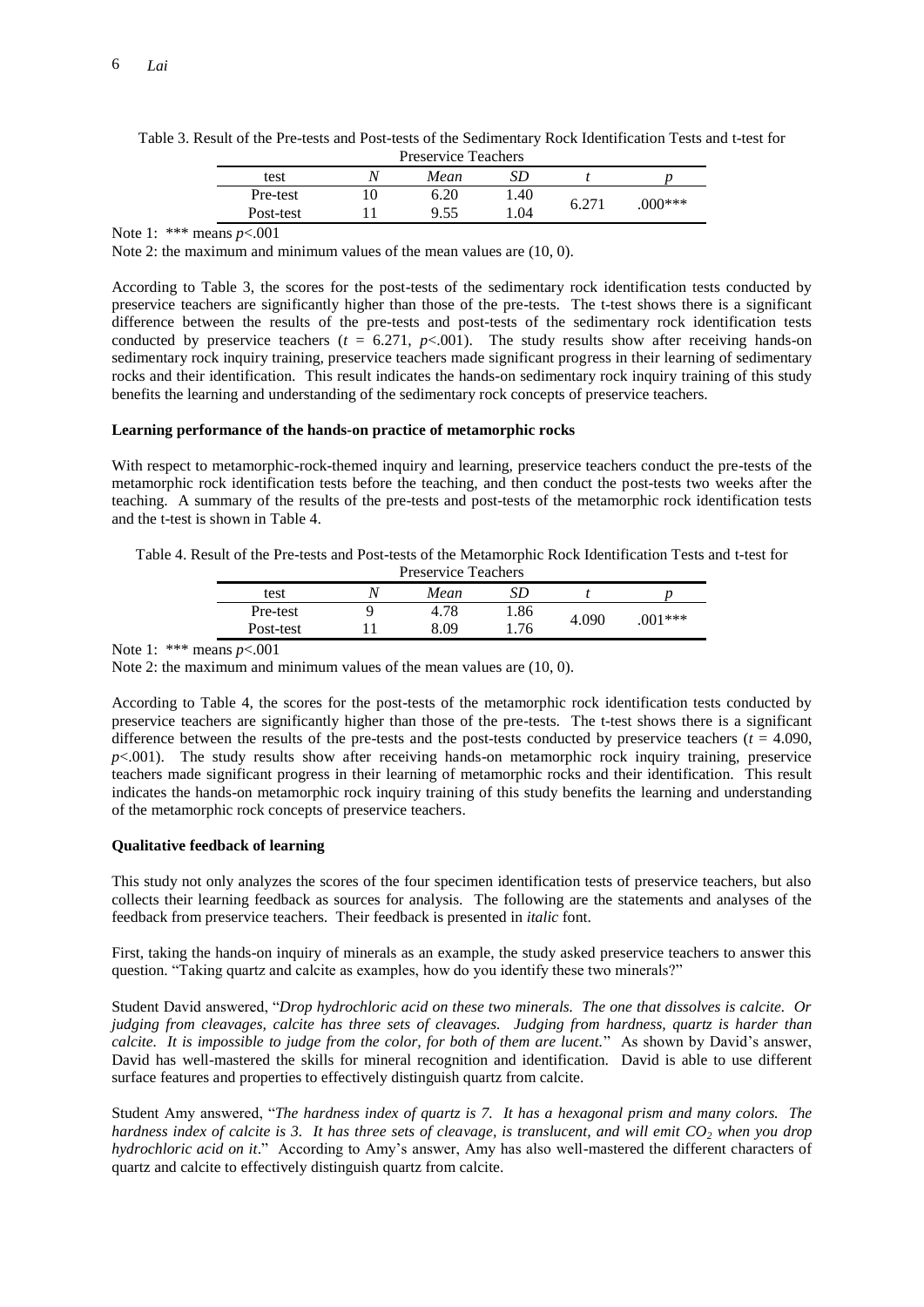Student Tony answered, "*The hardness of quartz and calcite differ. Quartz is harder than calcite. Rub the two unknown minerals against each other. The one that scratches is calcite, and the other one is quartz*." According to Tony's answer, Tony has also well-mastered the different properties of quartz and calcite to effectively distinguish them from each other.

Taking the hands-on inquiry of rocks as an example, the preservice teachers were asked to answer this question. "Take gabbro and basalt as an example. How do you identify these two rocks?"

Student Cindy answered, "*Gabbro has obvious joints, while basalt is composed of fine crystals, and its color is darker.*" According to Cindy's answer, Cindy has well-mastered the different features of gabbro and basalt to effectively distinguish them from each other. Linda answered, "*Gabbro has smooth ruptured surfaces and luster, while basalt has neither*." According to Linda's answer, just as Cindy, Linda has also mastered the different features of gabbro and basalt to effectively tell them apart.

Student David answered, "*Both of the two rocks are dark colored or black. Gabbro has shining crystals, while the crystalline particles of basalt are very small*." According to David's answer, David has mastered the skills of identifying igneous rocks, and is able to use the different features of gabbro and basalt to identify them. In addition, David is also able to state some features of gabbro and basalt that are the same.

Student Amy answered, "*Both of them are basic igneous rocks. The crystalline particles of gabbro are larger than 1 mm, and dark in color. The crystalline particles of basalt are smaller than 1 mm, and are dark in color.*" According to Amy's answer, Amy also understands both gabbro and basalt are basic igneous rocks, and is able to effectively identify gabbro and basalt depending on their different features.

Student Tony answered, "*Judging by the weight percentage of SiO2, joints, texture, and colors*." Student Peter answered, "*Compare the sizes of the crystalline particles. Gabbro is a plutonic rock that gradually cools underground. It has larger crystalline particles. On the contrary, basalt cools rapidly, and has smaller crystalline particles*." According to Tony's and Peter's answers, they have both mastered the identification features of igneous rocks.

The third question for the preservice teachers is "How did the pre-tests of the specimen tests influence your identification of minerals and rocks?"

Student Cindy answered, "*I am able to know which of my facts are incorrect or vague in advance. I can write them down when identifying the specimens in the pre-tests, and strengthen my knowledge in class*." According to Cindy's answer, the pre-tests of the specimen inquiry tests can provide Cindy with an opportunity for selfdiagnosis, thus strengthening the metacognitive learning, and enhancing Cindy's understanding of minerals and rocks.

Student Mary answered, "*It provides me with an opportunity to review the knowledge I learned in high school. As I haven't seen or touched every specimen before, I am very curious, and more eager to identify minerals and rocks*." Student Amy answered, "*The pre-test applies our knowledge gained in class to the substances (specimens). We may not be able to use this knowledge directly, but it makes us more eager to know what kind of stone it is in the pre-tests*." According to Mary's and Amy's answers, pre-tests can stimulate their interest to explore further and recognize the specimens tested, indicating pre-tests can guide students' learning willingness and strengthen their sense of responsibility toward learning.

To summarize, the feedback from preservice teachers on the study of minerals and rocks show all preservice teachers have well-mastered the features of minerals and rocks, and are able to apply the identification strategies for minerals and rocks. They are able to identify the different minerals and rocks based on different features. Meanwhile, the pre-tests of the specimen identification tests can greatly enhance the willingness and responsibility of preservice teachers toward learning, and promote the learning and understanding of minerals and rocks in the subsequent hands-on inquiry activities by applying proper metacognitive skills. In addition, when comparing the qualitative feedback from preservice teachers regarding the mineral and rock learnings to the scores of the post-tests of the mineral and rock identification tests, it is discovered, after receiving training in the hands-on inquiry activities of geology, the learning performance of preservice teachers in geology is significantly enhanced.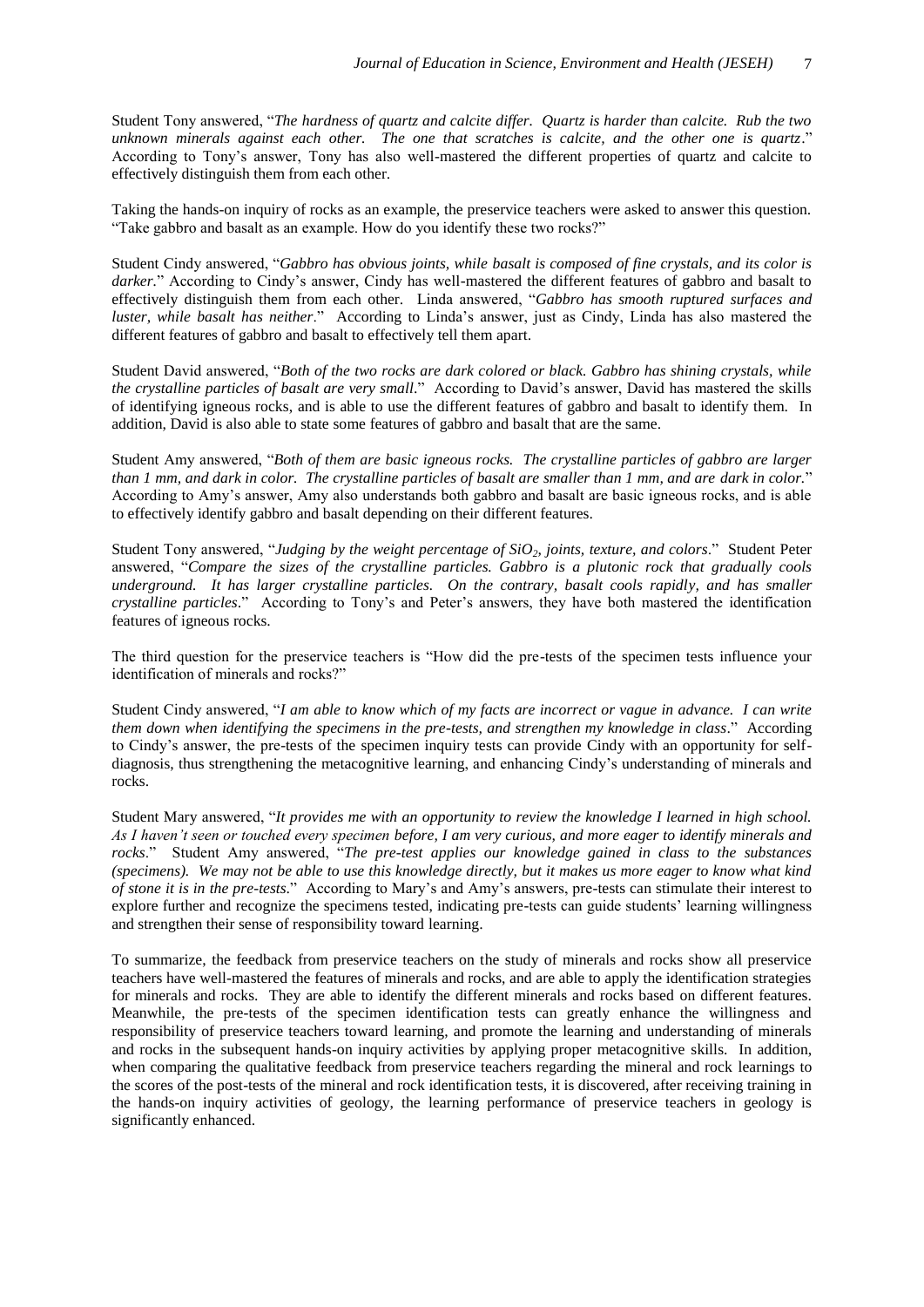## **Conclusion**

Targeting the implementation of the geology curriculum in colleges, the study aim was to investigate the learning performance of preservice teachers in colleges using hands-on science inquiry strategies and schemes. The study emphasizes the cultivation and training of the hands-on inquiry skills of preservice teachers through implementing a geology curriculum in colleges, thus promoting professional growth in the geological knowledge of preservice teachers. The study results show the scores for the post-tests of the four specimen identification tests are better than those of the pre-tests, indicating the preservice teachers' concepts of minerals and rocks achieved significant growth. Second, the learning feedback from preservice teachers shows preservice teachers have a good level of knowledge regarding geological inquiries. Additionally, the pre-tests of the specimen identification tests can greatly enhance the willingness and responsibility of preservice teachers toward learning, and promote the learning and understanding of minerals and rocks in the subsequent hands-on inquiry activities by applying proper metacognitive skills. These research results indicate the cultivation and training in hands-on geology inquiries can actually enhance the professional growth in the geological knowledge of preservice teachers. Consequently, to summarize, this study believes the cultivation and training in hands-on geology inquiries benefits preservice teachers' learning of geology.

## **Acknowledgements**

This study was funded by the Ministry of Science and Technology, Taiwan, under contract no. NSC102-2511-S-152-005.

## **References**

Allison, D. (2005). Identification of minerals. *Science Scope*, *29*(2), 24-29.

- Apedoe, X. S. (2008). Engaging students in inquiry: Tales from an undergraduate geology laboratory- based course. *Science Education*, *92*(4), 631-663.
- Asarraf, O. B., & Orion, N. (2009). A design based research of an earth systems based environmental curriculum. *Eurasia Journal of Mathematics, Science & Technology Education*, *5*(1), 47-62.
- Bar, V. (1989). Children's views about the water cycle. *Science Education*, *73*(4), 481-500.
- Barrow, L., & Haskins, S. (1996). Earthquake knowledge and experiences of introductory geology students. *Journal of College Science Teaching*, *26*(2), 143-146.
- Bereki, D. (2000). Teaching the rock cycle with ease. *CSTA Journal*, *Winter*, 32-34.
- Birnbaum, S. J., Morris, A. P., & McDavid, D. A. (1990). Improving earth science education through teacher enhancement programs. *Journal of Geological Education*, *38*(3), 213-215.
- Bogdan, R. C. L. & Biklen, S. K. (1982). *Qualitative research for education: An introduction to theory and methods*. Newton MA: Allyn & Bacon.
- Constantopoulos, T. L. (1994). A cooperative approach to teaching mineral identification. *Journal of Geological Education*, *42*(3), 261-63.
- Dal, B. (2005). The initial concept of fifth graduate Turkish's students related to earthquakes. *European Journal of Geography*, *326*, 1-17.
- Dal, B. (2007). How do we help students build beliefs that allow them to avoid critical learning barriers. *Eurasia Journal of Mathematics, Science & Technology Education*, *3*(4), 251-269.
- Dal, B. (2009). An investigation into the understanding of earth sciences among students teachers. *Educational Sciences: Theory & Practice*, *9*(2), 597-606.
- Dove, J. E. (1997). Student ideas about weathering and erosion. *International Journal of Science* Education, *19*(8), 971-980.
- Dove, J. E. (1998). Students' alternative conceptions in earth science: A review of research and implications for teaching and learning. *Research Papers in Education*, *13*, 183-201.
- Ford, D. (2005). The challenges of observing geologically: Third graders' descriptions of rock and mineral properties. *Science Education*, *89*(2), 276-295.
- Gibson, B. O. (2001). The building blocks of geology. *Science and Children*, *39*(1), 38-41.
- Guba, E. G. & Lincoln, Y. S. (1999). Establishing trustworthiness. In A. Bryman & R. G. Burgess (Eds.) *Qualitative research, vol. 3* (pp. 397-444). Thousand Oaks, CA: Sage.
- Happs, J. C. (1982). Some aspects of student understanding of rocks and minerals. *Science education research unit working paper (No: 204)*. New Zealand: Waikato University.
- Happs, J. C. (1985). Regression on learning outcomes: some examples from the earth sciences. *European Journal of Science Education*, *7*(4), 431-443.